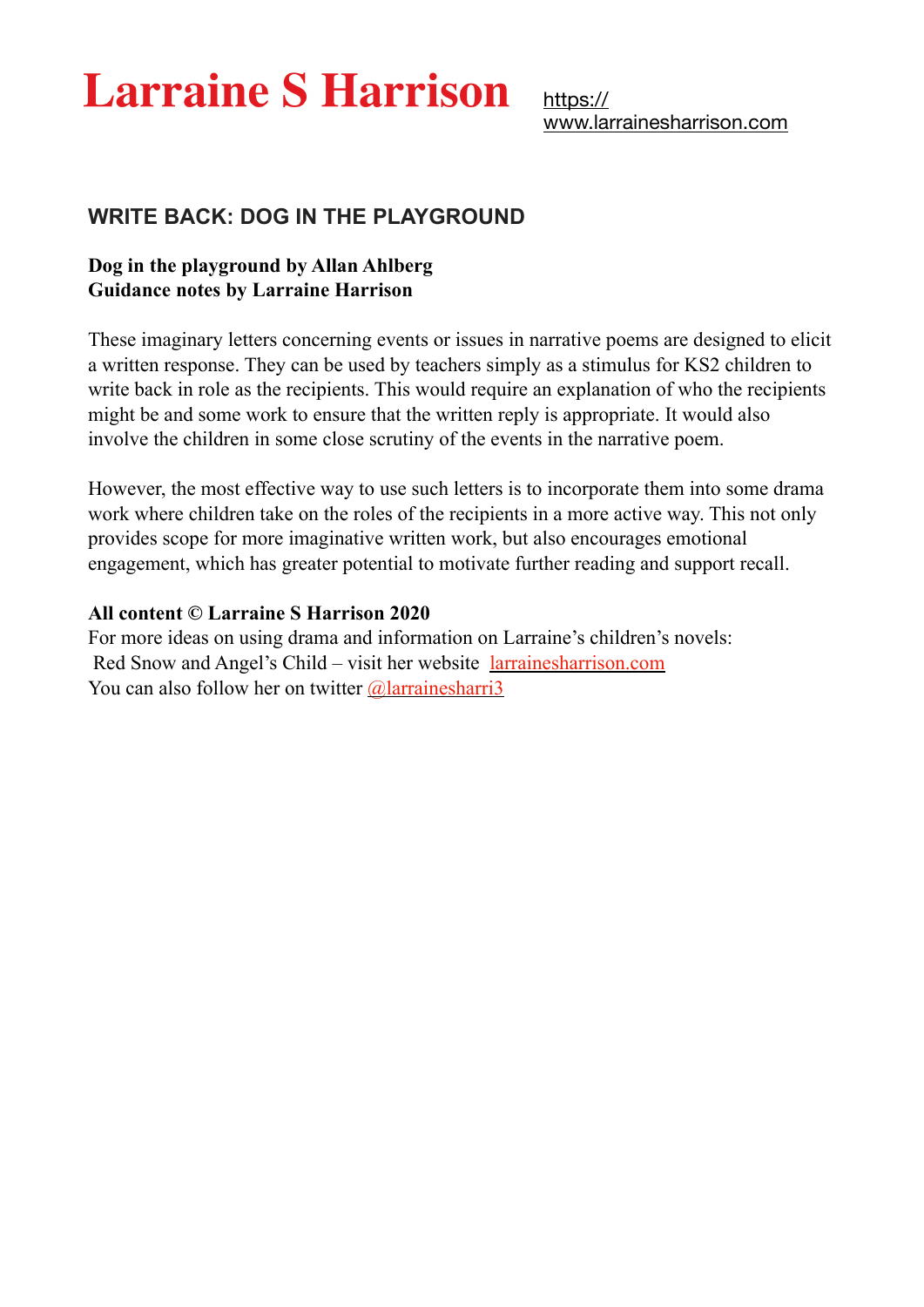

## **ROYAL SOCIETY FOR THE PREVENTION OF CRUILTY TO DOGS**

#### **R.S.P.C.D Complaints Dept.**

#### **Investigation of an alleged incident of cruelty to a stray dog Location of incident - local primary school**

Dear head teacher

We are investigating an alleged incident of cruelty to a stray dog, in your school playground. We are not able to divulge the name of the person who made the complaint, but we can tell you that it came from someone outside your school, who witnessed the incident in the playground. We have also spoken to other witnesses who live near the school.

Under the law, we have the power to prosecute anyone who is cruel to defenceless animals. We understand from our witnesses, that a stray dog was taken into school by one of the pupils. It is not advisable to approach stray dogs, as they may be dangerous, and it is definitely not advisable to let pupils take them into school. You should have called the RSPCD and we would have arranged for the dog to be removed safely. The situation now is that the dog has disappeared and could cause problems again.

The witnesses say that the dog must have been tied up somewhere inside the school but then got away. The witnesses could not see what was happening inside the school, but heard children and staff screaming and shouting at the poor dog. It is alleged that a large group of children and several staff chased the poor frightened dog out into the playground and pelted it with stones to make it go away.

The dog was last seen running out of the playground gates in a very distressed condition.

We are very surprised and shocked by these accounts, but by law we must give you the opportunity to tell your side of the story.

We need your account(s) in writing at the earliest opportunity. Please provide as much detail as possible, as you may need to defend yourselves should we decide to prosecute.

Please send your detailed account(s) to the town RSPCD office and mark it for the attention of The Complaints Department. Thank you.

Yours sincerely

Smith

B Smith RSPCD Investigations Officer